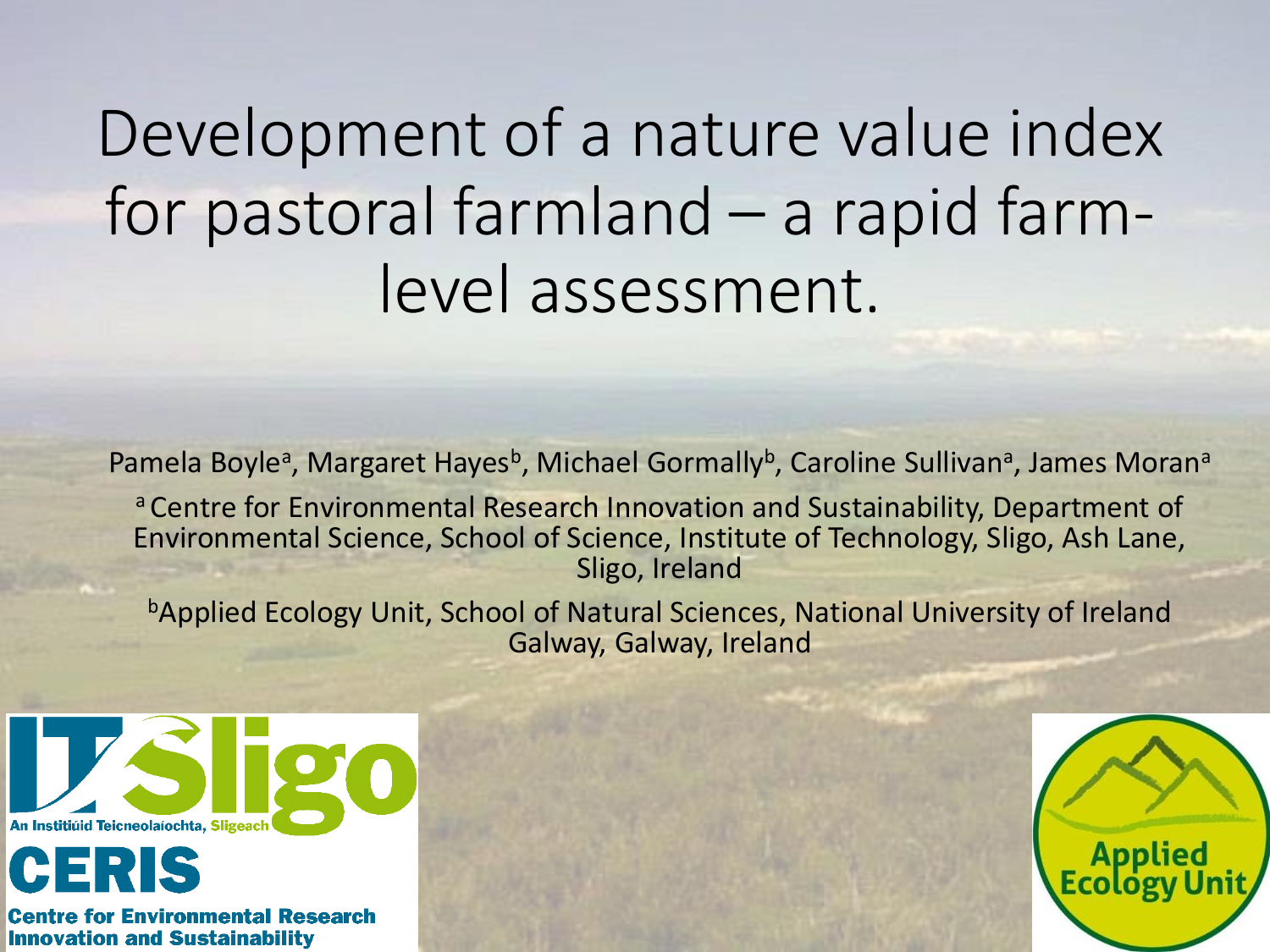#### **Overview**

•Nature Value Index –HNV farmland

•Method

•Results

•Conclusion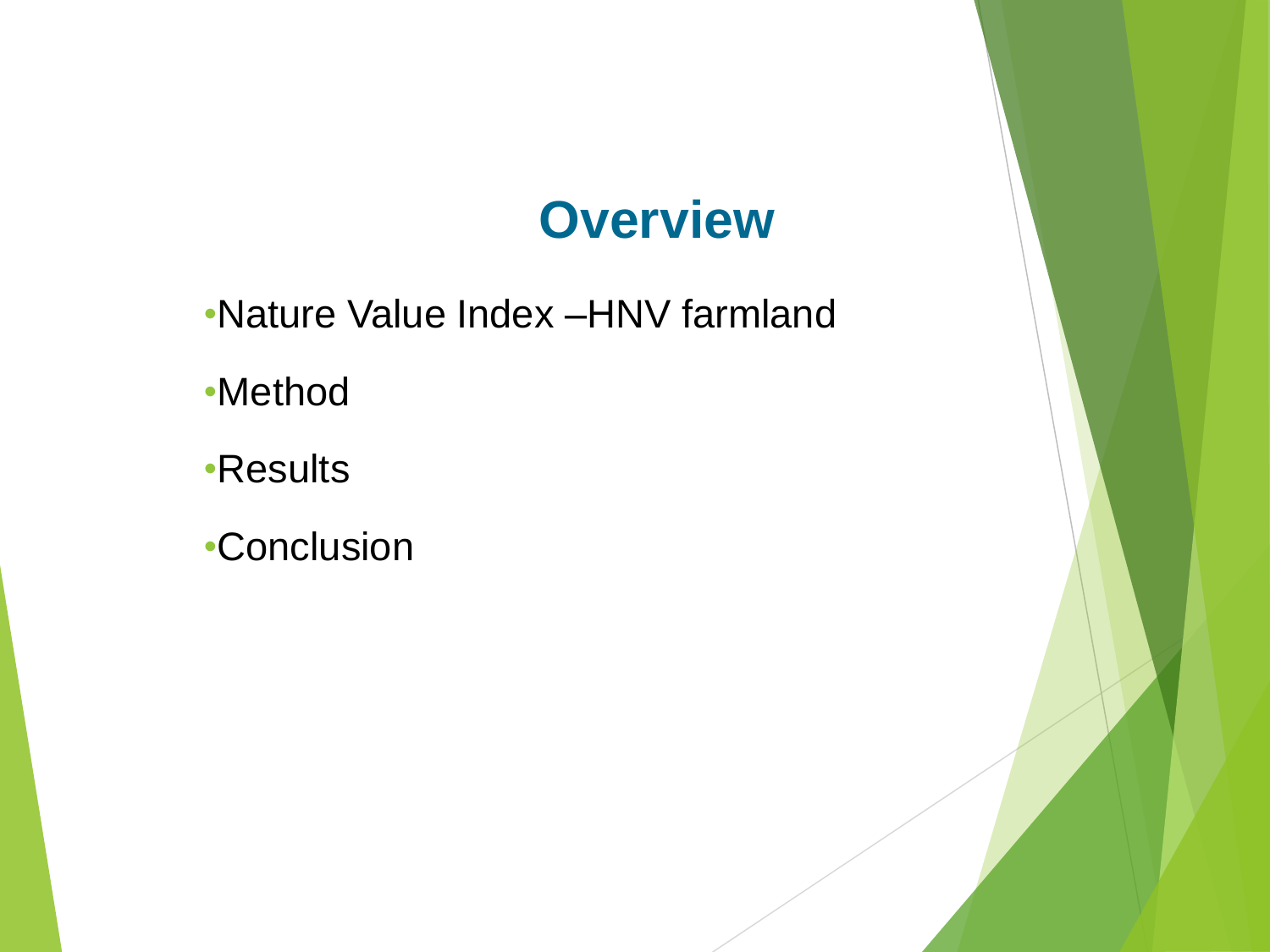#### **High Nature Value farmland in NW Ireland**

#### **How quantify the Nature Value of a farm?**

#### **Nature Value Index**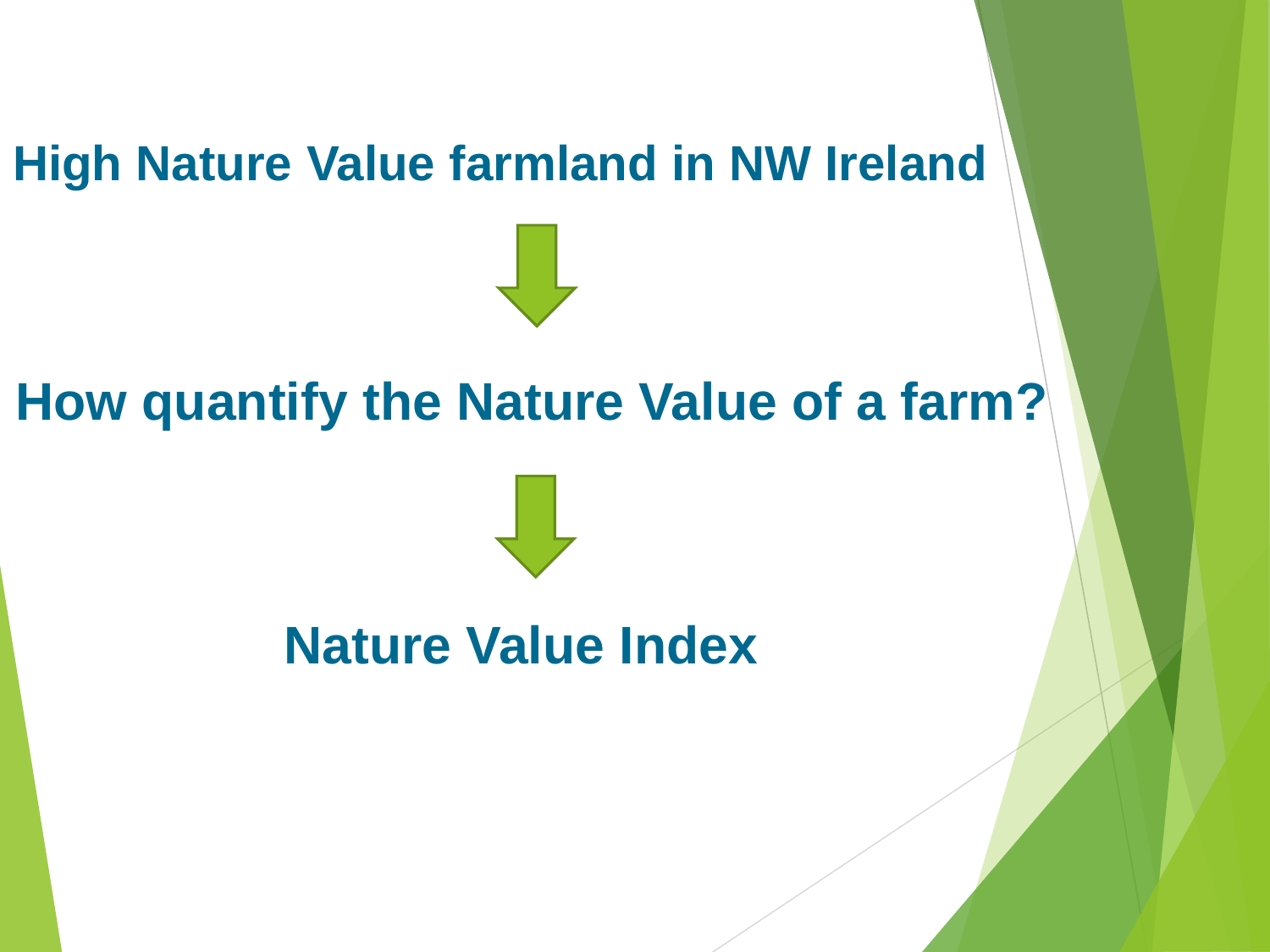## Method

- **▶ 30** *active* farms
- **D**<br>**Questionnaire**
- $\blacktriangleright$  Field survey
- Detailed 5 step analysis

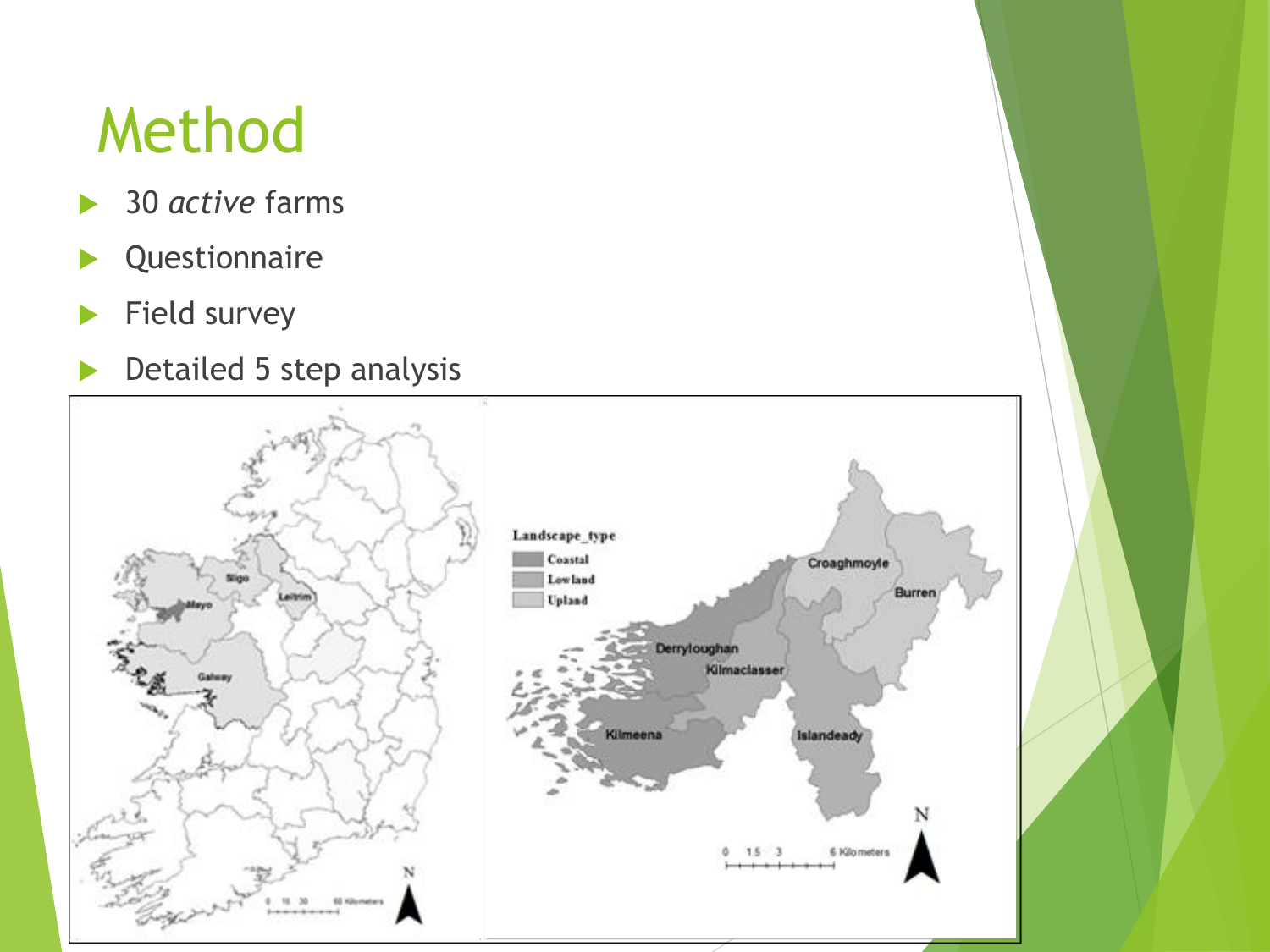

16

Axis 1=0.353

08

 $19_{3}$ 

17

Total area of farm (ha)

15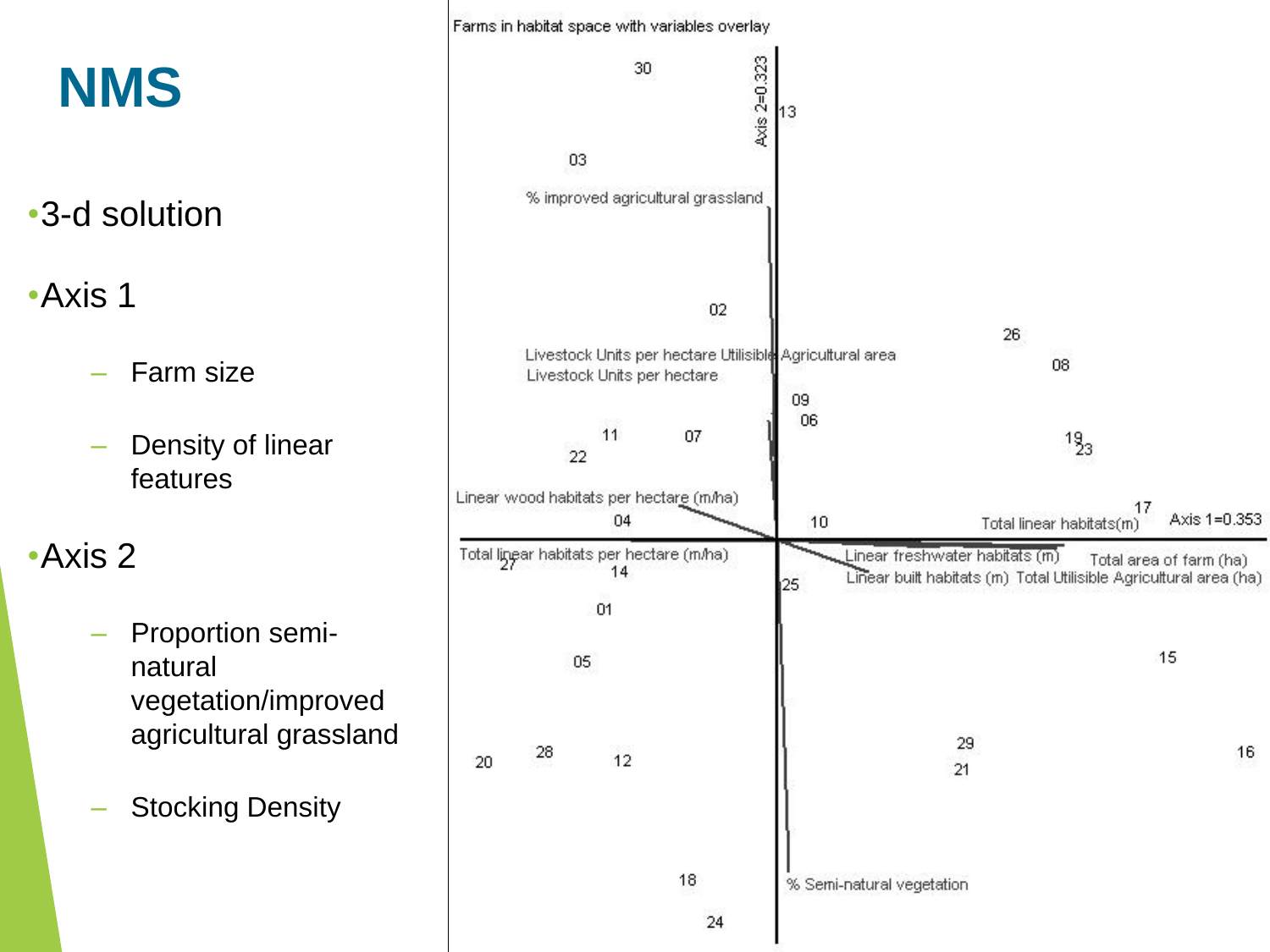**Cluster Analysis**

•3 discreet groups

•High intensity to low intensity farm management

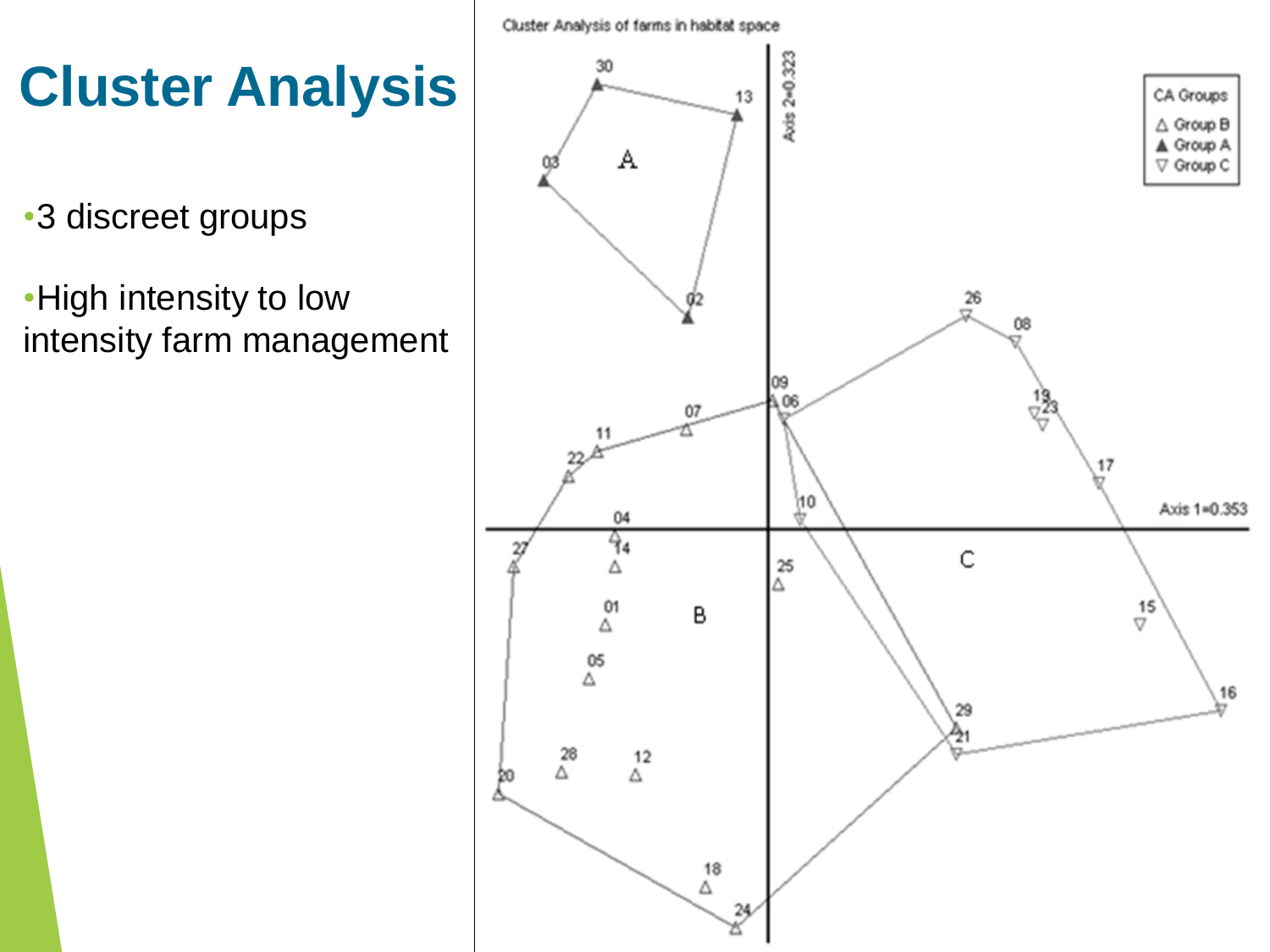#### **PCR**

#### •2 Principal Components

- Landcover & Landuse
- Landscape heterogeneity

|                                                                  | PC1       | PC <sub>2</sub> |
|------------------------------------------------------------------|-----------|-----------------|
| Variable                                                         | r         | r               |
| Percentage improved agricultural grassland on farm               | $-0.8487$ | 0.3781          |
| Percentage semi-natural habitat on farm                          | 0.8486    | $-0.3766$       |
| Livestock Units per hectare                                      | $-0.8037$ | 0.4642          |
| Livestock Units per hectare of utilisable agricultural area (ha) | $-0.8132$ | 0.4399          |
| Total area (ha)                                                  | 0.6689    | 0.7172          |
| Total area of utilisable agricultural area (ha)                  | 0.6455    | 0.7326          |
| Total length of linear habitats per hectare (m/ha)               | $-0.3939$ | $-0.6165$       |
| Variance explained                                               | 50.9      | 27.962          |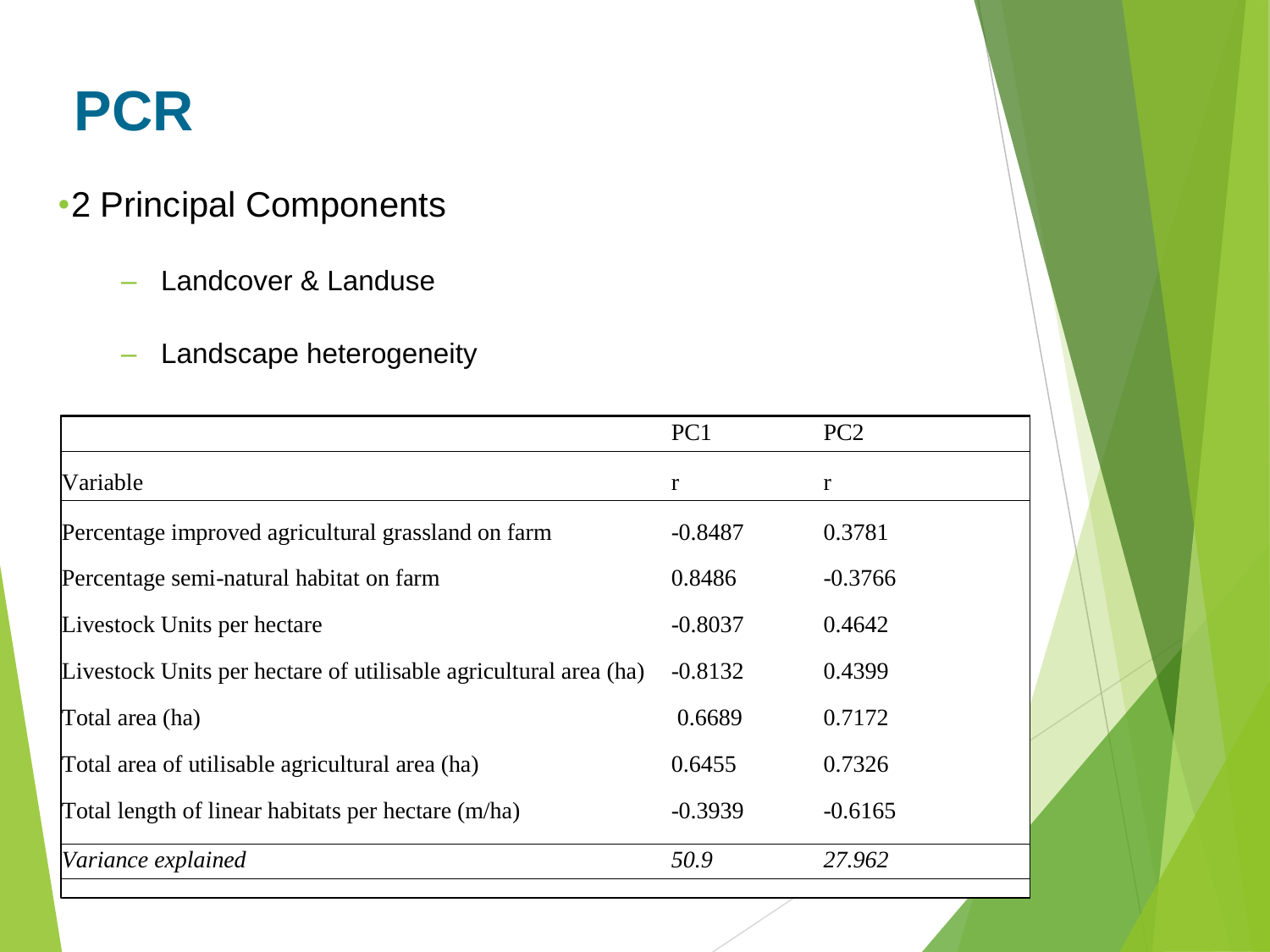#### **PCR**

- •PC1 Landcover & Landuse
- •PC2 Landscape heterogeneity

|                   |                 | Variable $R^2$ F-value p-value SC |              |       |       |
|-------------------|-----------------|-----------------------------------|--------------|-------|-------|
| Habitat diversity |                 |                                   |              |       |       |
| Step 1            | PC <sub>2</sub> | 0.301                             | 12.075 0.002 |       | 0.549 |
| Habitat number    |                 |                                   |              |       |       |
| Step 1            | PC <sub>1</sub> | 0.134                             | 4.319        | 0.047 | 0.366 |
| Plant diversity   |                 |                                   |              |       |       |
| Step 1            |                 | 0.159                             | 5.277        | 0.029 | 0.398 |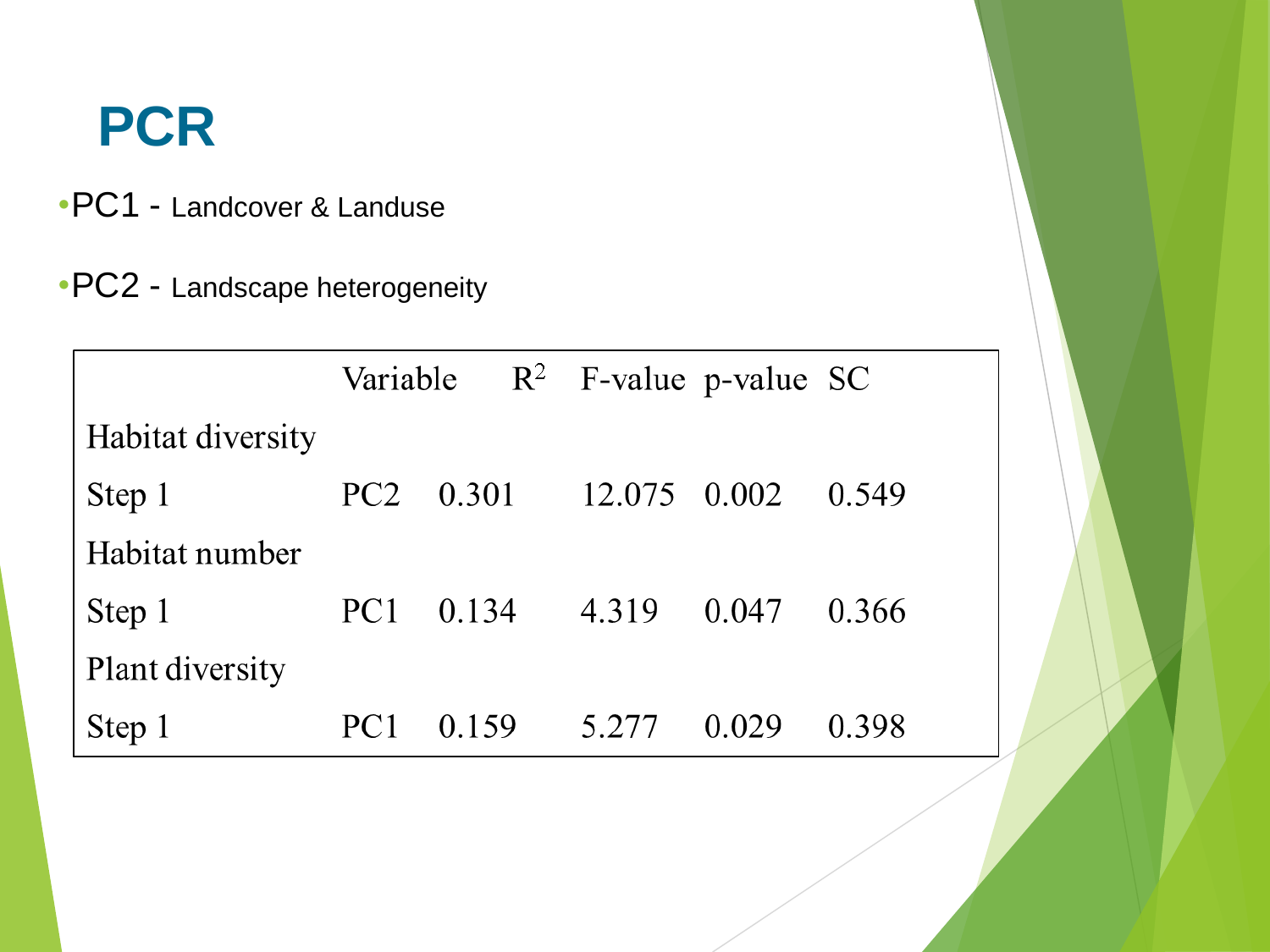### **Index development**

| $\%$ improved | Score           | <b>Livestock Units</b> | Score          | Total length of       | Score          | Final          |
|---------------|-----------------|------------------------|----------------|-----------------------|----------------|----------------|
| Grassland     |                 | per ha UAA             |                | linear habitat (m/ha) |                | Score          |
| $ 91 - 100$   | 0.5             | > 2.26                 | 0.3            | < 100                 | 0.2            | $\mathbf{1}$   |
| $ 81 - 90 $   | $\mathbf{1}$    | $2.01 - 2.25$          | 0.6            | $101 - 125$           | 0.4            | $\overline{2}$ |
| $ 71 - 80$    | 1.5             | $1.76 - 2.00$          | 0.9            | $126 - 150$           | 0.6            | 3              |
| $ 61 - 70 $   | $\overline{2}$  | $1.51 - 1.75$          | 1.2            | $151 - 175$           | 0.8            | $\overline{4}$ |
| $ 51 - 60$    | 2.5             | $1.26 - 1.50$          | 1.5            | $176 - 200$           | $\mathbf{1}$   | 5              |
| $ 41 - 50 $   | 3               | $1.01 - 1.25$          | 1.8            | $201 - 225$           | 1.2            | 6              |
| $ 31 - 40$    | 3.5             | $0.76 - 1.00$          | 2.1            | $226 - 250$           | 1.4            | $\overline{7}$ |
| $ 21 - 30 $   | $\overline{4}$  | $0.51 - 0.75$          | 2.4            | $251 - 275$           | 1.6            | 8              |
| $ 11 - 20$    | 4.5             | $0.26 - 0.5$           | 2.7            | $276 - 300$           | 1.8            | 9              |
| $ 0 - 10 $    | $5\overline{)}$ | $0.15 - 0.25$          | $\mathfrak{Z}$ | > 300                 | $\overline{2}$ | 10             |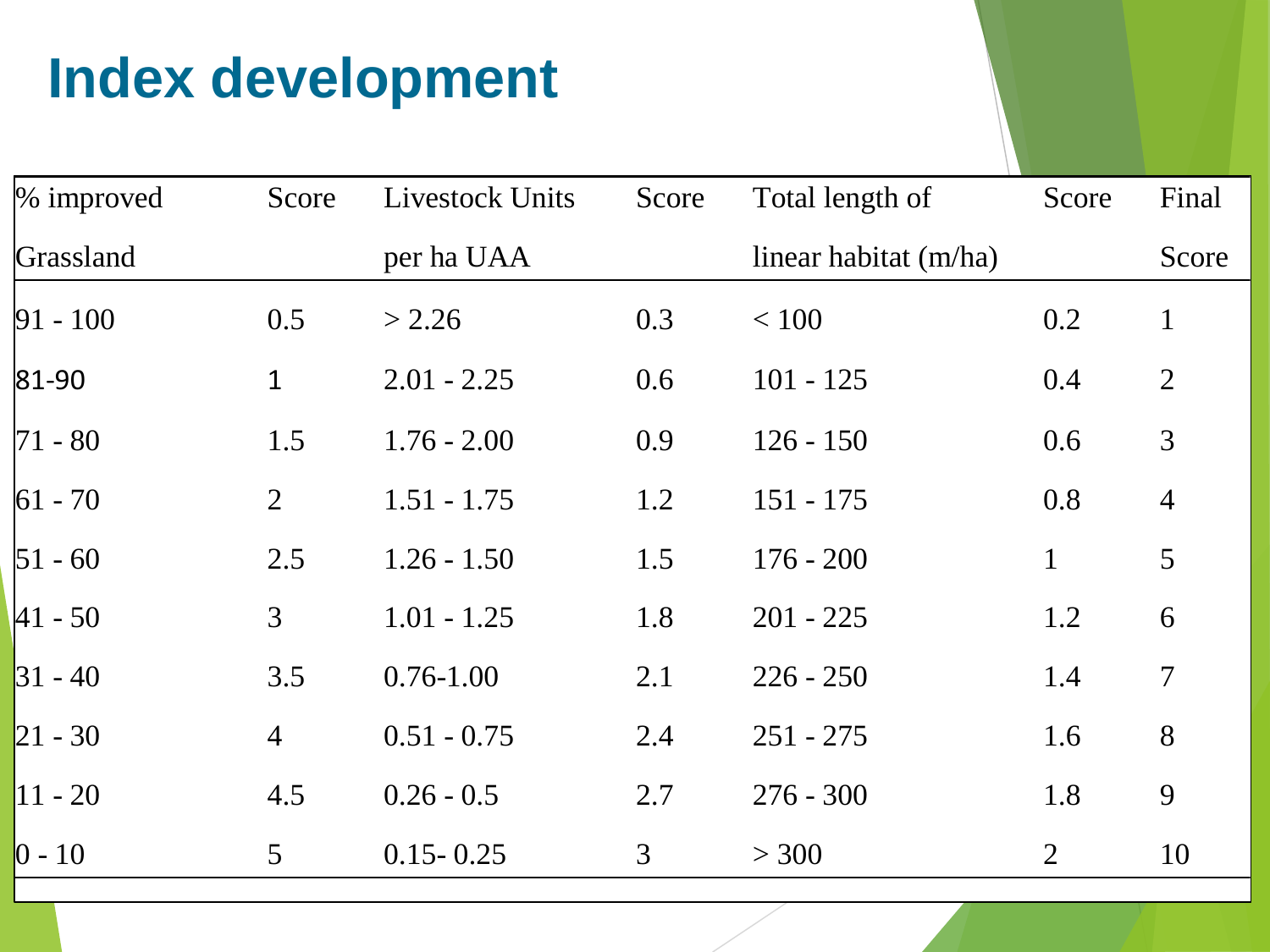|            |                 |                        |                | Farmer 03                   |                | Score 4.3<br>Non-HNV |
|------------|-----------------|------------------------|----------------|-----------------------------|----------------|----------------------|
| % improved | Score           | <b>Livestock Units</b> | Score          | Total length of             | Score          | Final                |
| Grassland  |                 | per ha UAA             |                | linear habitat (m/ha)       |                | Score                |
| $91 - 100$ | 0.5             | > 2.26                 | 0.3            | $<100\,$                    | 0.2            | $\mathbf{1}$         |
| 81-90      | $\mathbf{1}$    | $2.01 - 2.25$          | 0.6            | $101 - 125$                 | 0.4            | $\overline{2}$       |
| $71 - 80$  | 1.5             | $1.76 - 2.00$          | 0.9            | $126 - 150$                 | 0.6            | $\overline{3}$       |
| $61 - 70$  | $\overline{2}$  | $1.51 - 1.75$          | 1.2            | $151 - 175$                 | 0.8            | $\overline{4}$       |
| $51 - 60$  | 2.5             | $1.26 - 1.50$          | 1.5            | $176 - 200$                 | $\mathbf{1}$   | 5                    |
| $41 - 50$  | $\mathfrak{Z}$  | $1.01 - 1.25$          | 1.8            | $201 - 225$                 | 1.2            | 6                    |
| $31 - 40$  | 3.5             | $0.76 - 1.00$          | 2.1            | $226 - 250$                 | 1.4            | $\overline{7}$       |
| $21 - 30$  | $\overline{4}$  | $0.51 - 0.75$          | 2.4            | $251 - 275$                 | 1.6            | 8                    |
| $11 - 20$  | 4.5             | $0.26 - 0.5$           | 2.7            | $276 - 300$                 | 1.8            | 9                    |
| $0 - 10$   | $5\overline{)}$ | $0.15 - 0.25$          | $\overline{3}$ | > 300                       | $\overline{2}$ | 10                   |
|            |                 |                        |                | $0.05 \t 0.1$<br>Kilometers | GS4<br>$ PVA$  |                      |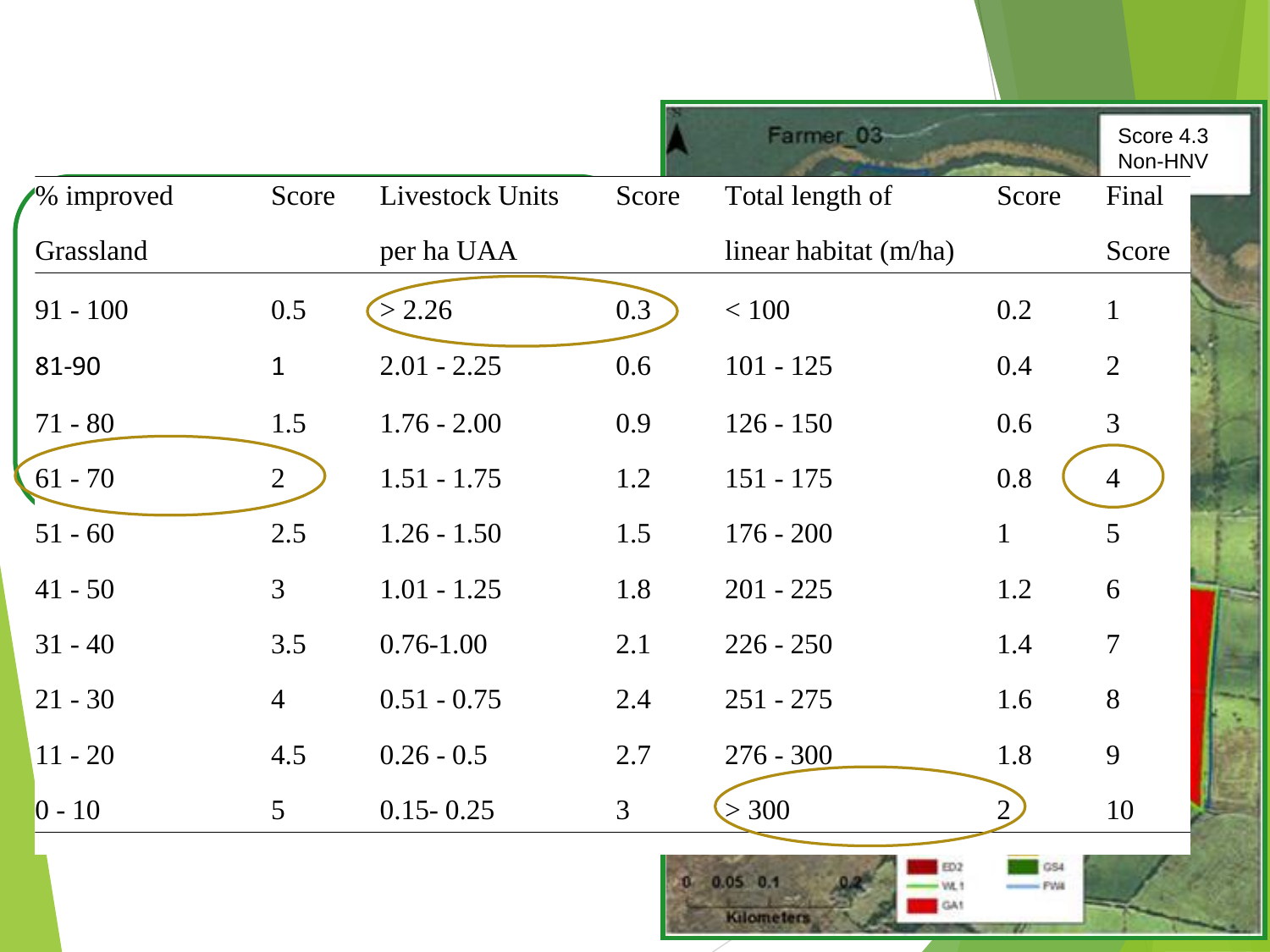| <b>Validation</b>                               |                | N                                                              |
|-------------------------------------------------|----------------|----------------------------------------------------------------|
| • Applied to additional<br>60 farms, 3 counties |                |                                                                |
|                                                 | Index<br>score | Sligo<br>Leitrim<br>Mayo                                       |
| Plant species richness                          | $0.465**$      | Galway                                                         |
| Habitat diversity                               | $0.392**$      |                                                                |
| Plant diversity                                 | $0.591**$      |                                                                |
|                                                 |                | 62.5<br>250 Kilometers<br>Controlled with the only<br>125<br>0 |
|                                                 |                |                                                                |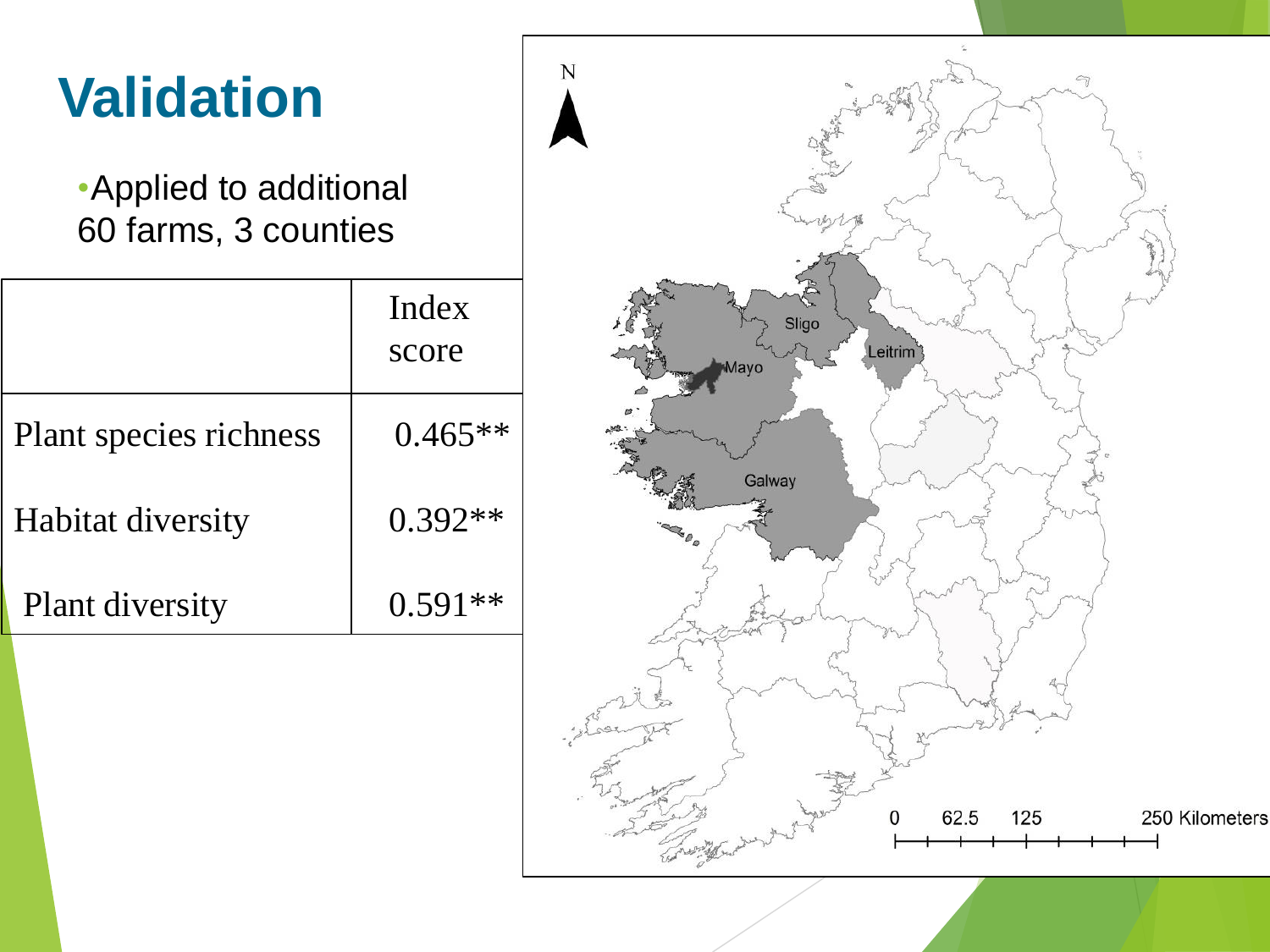### **Conclusion**

•Index based on easily measureable variables

•**Simple** assessment/communication tool of nature value of farmland

•Simply constructed, can be applied to data from other pastoral regions

•Used to determine farm eligibility for future agrisupports

•Incorporated into "Green" farming marketing initiatives e.g. *Origin Green*

•Complements regional/national HNV potential maps (C. Sullivan)